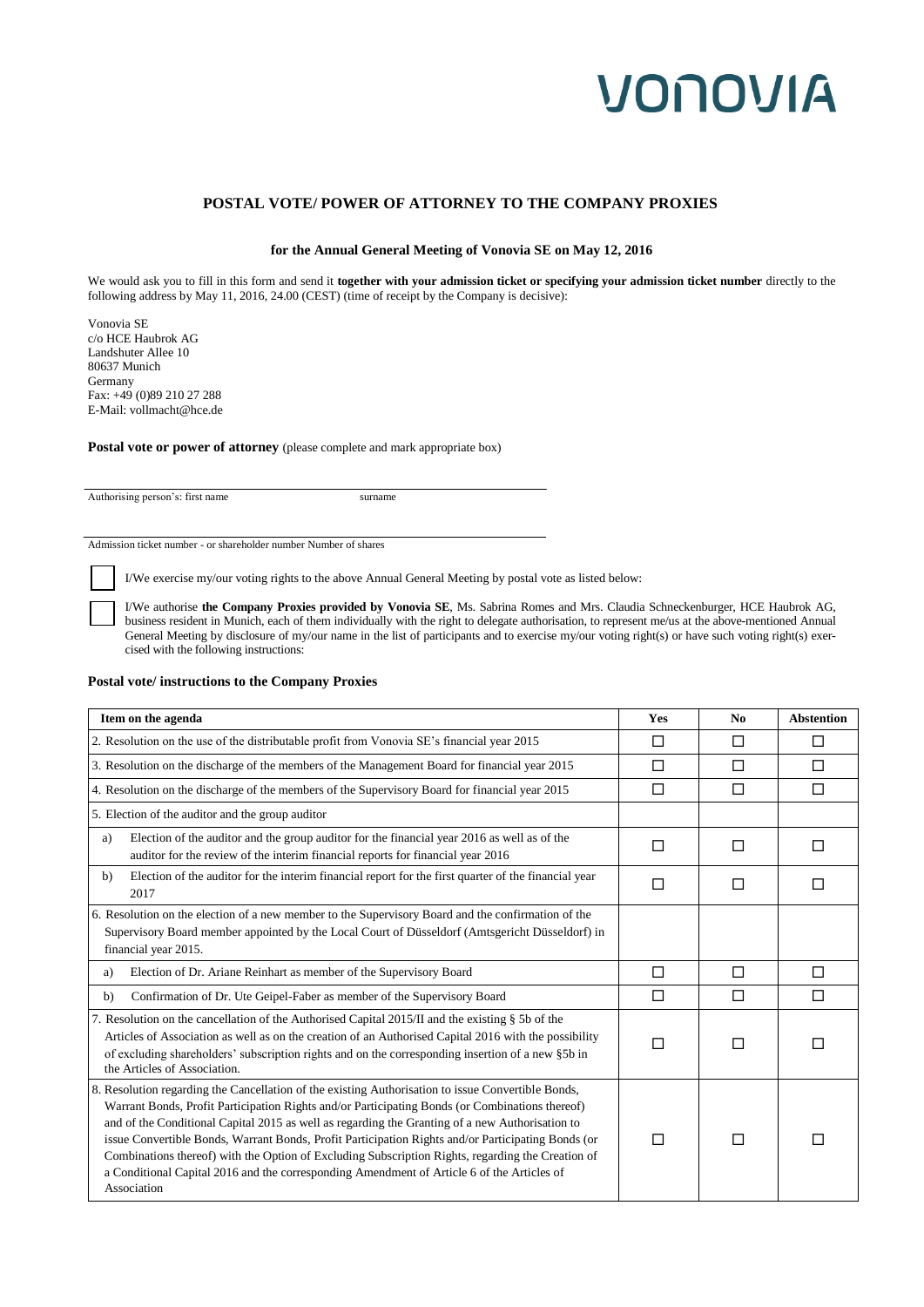# **VONOVIA**

In case the Company has received motions proposed by shareholders that had to be made available and within the statutory period prescribed, they are available at the Internet address http://investoren.vonovia.de/agm. You also can give voting instructions for these motions. To do this, please enter the name of the shareholder and if applicable the request in the table below. Please do not forget to give your instructions by ticking the appropriate box.

| <b>Motions of shareholders</b> | Yes | $\mathbf{H}$<br>No | <b>Abstention</b> |
|--------------------------------|-----|--------------------|-------------------|
|                                |     |                    |                   |
|                                |     |                    |                   |

Place, Date Signature(s) or other closing of the declaration in accordance with Section 126b of the German Civil Code (BGB)